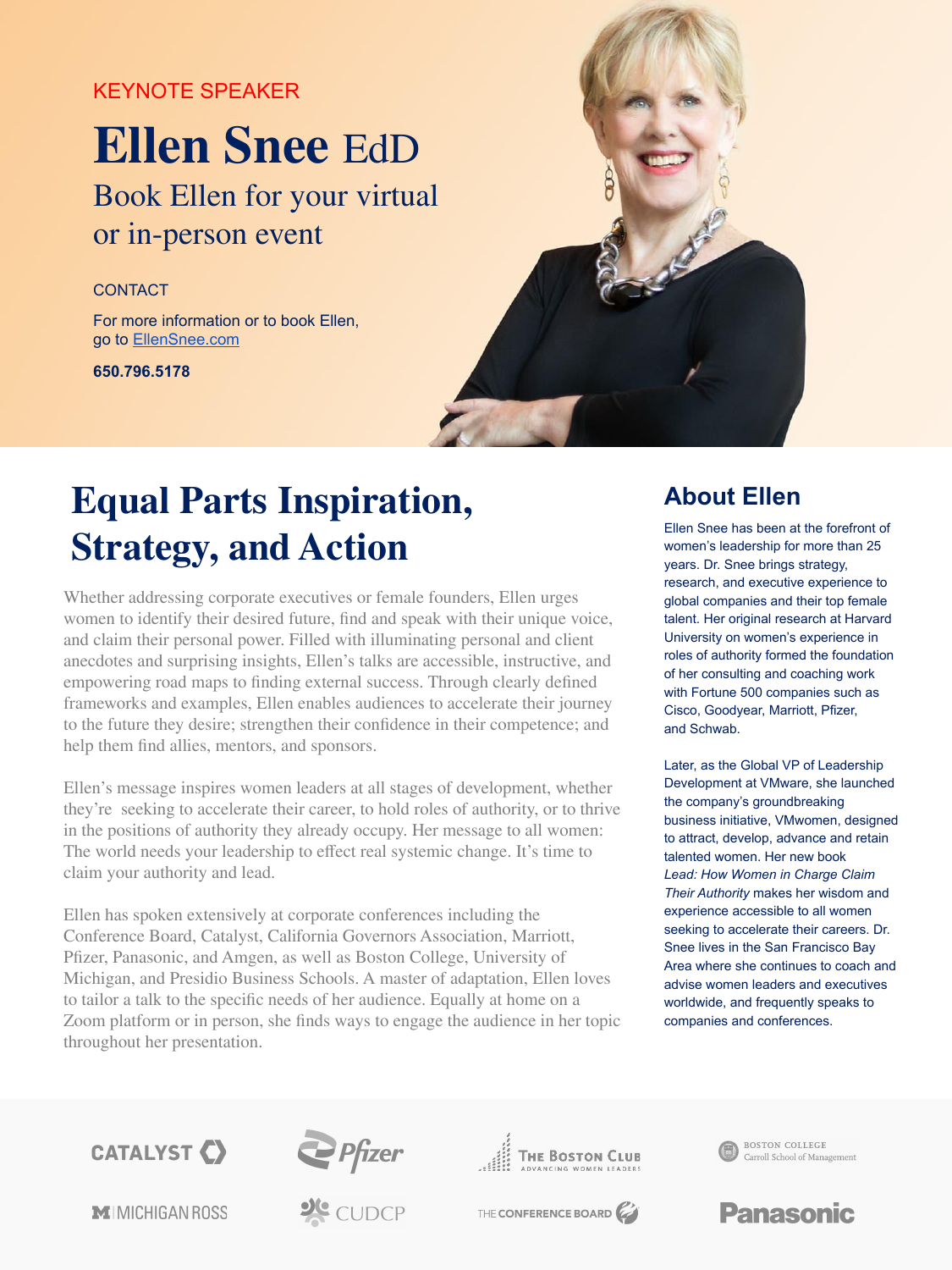

### **Published September 2021 from She Writes Press**

"A solid and insightful guide to succeeding as a woman in business."

**– Kirkus Reviews**

## SIGNATURE TALK

## **From the Inside Out Exercise Authority**

Claim Your Desires, Communicate With Purpose, and Lead With Authority

More women than ever before are adopting leadership roles. They're rising in the corporate hierarchy, founding groundbreaking startups and launching businesses. Women are called to lead — and the world needs their leadership. Yet many women feel frustrated with their career trajectory, passed over for promotions, or not rising as quickly as they know they can. What — or who — is holding them back?

Finding answers to this question has been Ellen Snee's driving passion for the last 25 years: first as a Catholic nun surrounded by strong women; then as a Harvard graduate student studying the psychology of women and leadership; as a trailblazing VP in a global technology firm; and her current role as a sought-after coach to aspiring women leaders. In this inspiring, actionable talk, Ellen lays out her proven coaching model for leading with authority from the inside out. Rooted in psychology and real-world experience, Ellen's illuminating stories and practical advice give women tools they can immediately apply to their own work and lives.

### TOPICS COVERED

## **Naming and Claiming Your Power: Authority Is an Inside Job**

Learning how to self-authorize comes from looking inward, claiming your desire to lead, and asking for what you want – even in the face of obstacles. To exercise authority requires resilience: the capacity to meet challenges and persist, to bounce back even when you get knocked down.

#### **Learn how to:**

- Identify and overcome psychological barriers the internal dialogue that can be a roadblock to growth
- Get specific in your vision for how you will claim, hold, and exercise authority then formulate a plan to get there
- Clarify your "why," the fuel to propel you through challenges and fears
- Ask for what you want! Pitch your passion, and open unexpected doors to reach your goals
- Develop confidence in your competence, seeking out opportunities to stretch leadership muscles and adapt to the unknown

## **Performance vs. Promotability: The Key to Career Advancement**

Women often see merit as the best way to get ahead: Keep your head down, get the work done, cultivate good relationships with your team or staff. But there is a difference between performance and promotability and it's key to advancing in your career.

#### **Learn how to:**

- Leverage honest, strategic feedback from higher ups not just performance but career development and advancement
- Nurture the relationships that matter most: with your boss, your peers, and upper management
- Identify and escape the overperformance and perfectionism trap
- Develop executive presence: Presentation, communication, and gravitas
- Cultivate mentors, allies and sponsors others who delight in your success and provide objective feedback for growth